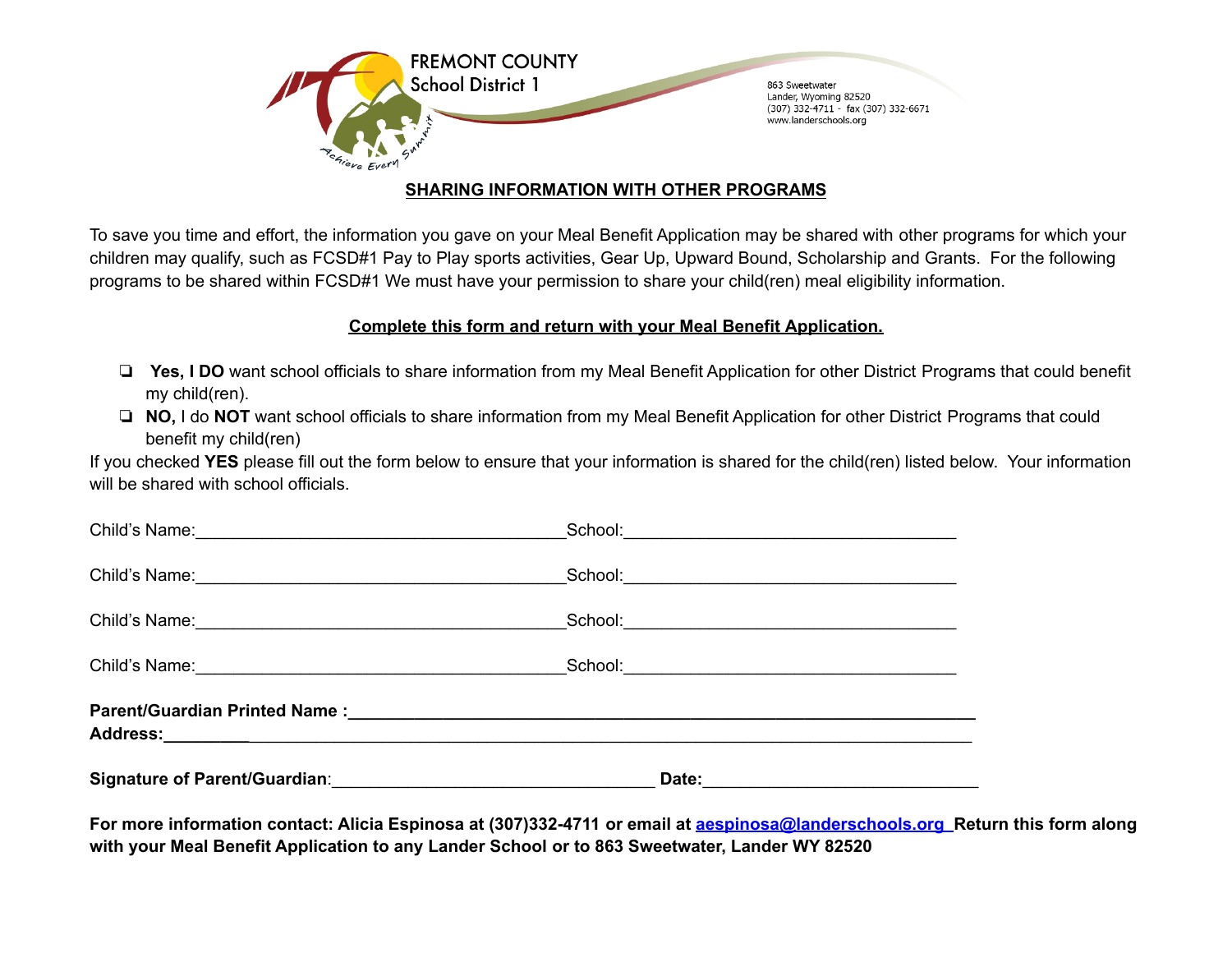## 2021-2022 FCSD#1 Household Application for Free and Reduced Price School Meals

Complete one application per household. Please use a pen (not a pencil). Apply online at www.landerschools.org/partentportal

| STEP <sub>1</sub>                                                                       |  | List ALL Household Members who are infants, children, and students up to and including grade 12 (if more spaces are required for additional names, attach another sheet of paper)                                                                                                                                                                                                                                                           |                                                                              |                                                            |           |        |                                            |              |    |     |                                                    |   |   |                  |                     |                     |                                                 |         |                              |                |                                          |                                           |
|-----------------------------------------------------------------------------------------|--|---------------------------------------------------------------------------------------------------------------------------------------------------------------------------------------------------------------------------------------------------------------------------------------------------------------------------------------------------------------------------------------------------------------------------------------------|------------------------------------------------------------------------------|------------------------------------------------------------|-----------|--------|--------------------------------------------|--------------|----|-----|----------------------------------------------------|---|---|------------------|---------------------|---------------------|-------------------------------------------------|---------|------------------------------|----------------|------------------------------------------|-------------------------------------------|
| Definition of Household                                                                 |  | <b>Child's First Name</b>                                                                                                                                                                                                                                                                                                                                                                                                                   |                                                                              |                                                            | <b>MI</b> |        | <b>Child's Last Name</b>                   |              |    |     |                                                    |   |   |                  |                     |                     | Grade                                           |         | Student?<br><b>No</b><br>Yes |                | Foster<br>Child                          | Homeless,<br>Migrant,<br>Runaway          |
| Member: "Anyone who is<br>living with you and shares                                    |  |                                                                                                                                                                                                                                                                                                                                                                                                                                             |                                                                              |                                                            |           |        |                                            |              |    |     |                                                    |   |   |                  |                     |                     |                                                 |         |                              |                |                                          |                                           |
| income and expenses, even<br>if not related.'                                           |  |                                                                                                                                                                                                                                                                                                                                                                                                                                             |                                                                              |                                                            |           |        |                                            |              |    |     |                                                    |   |   |                  |                     |                     |                                                 |         |                              |                |                                          |                                           |
| Children in Foster care and<br>children who meet the<br>definition of Homeless,         |  |                                                                                                                                                                                                                                                                                                                                                                                                                                             |                                                                              |                                                            |           |        |                                            |              |    |     |                                                    |   |   |                  |                     |                     |                                                 |         |                              | all that apply |                                          |                                           |
| Migrant or Runaway are<br>eligible for free meals. Read                                 |  |                                                                                                                                                                                                                                                                                                                                                                                                                                             |                                                                              |                                                            |           |        |                                            |              |    |     |                                                    |   |   |                  |                     |                     |                                                 |         |                              | Check          |                                          |                                           |
| How to Apply for Free and<br><b>Reduced Price School</b><br>Meals for more information. |  |                                                                                                                                                                                                                                                                                                                                                                                                                                             |                                                                              |                                                            |           |        |                                            |              |    |     |                                                    |   |   |                  |                     |                     |                                                 |         |                              |                |                                          |                                           |
| <b>STEP 2</b>                                                                           |  | Do any Household Members (including you) currently participate in one or more of the following assistance programs: SNAP, TANF, or FDPIR?                                                                                                                                                                                                                                                                                                   |                                                                              |                                                            |           |        |                                            |              |    |     |                                                    |   |   |                  |                     |                     |                                                 |         |                              |                |                                          |                                           |
|                                                                                         |  |                                                                                                                                                                                                                                                                                                                                                                                                                                             |                                                                              |                                                            |           |        |                                            |              |    |     |                                                    |   |   |                  |                     |                     |                                                 |         |                              |                |                                          |                                           |
|                                                                                         |  | If NO<br>> Go to STEP 3.                                                                                                                                                                                                                                                                                                                                                                                                                    | If YES > Write a case number here then go to STEP 4 (Do not complete STEP 3) |                                                            |           |        |                                            |              |    |     |                                                    |   |   |                  |                     | <b>Case Number:</b> |                                                 |         |                              |                |                                          | Write only one case number in this space. |
| <b>STEP 3</b>                                                                           |  | Report Income for ALL Household Members (Skip this step if you answered 'Yes' to STEP 2)                                                                                                                                                                                                                                                                                                                                                    |                                                                              |                                                            |           |        |                                            |              |    |     |                                                    |   |   |                  |                     |                     |                                                 |         |                              |                |                                          |                                           |
|                                                                                         |  | A. Child Income                                                                                                                                                                                                                                                                                                                                                                                                                             |                                                                              |                                                            |           |        |                                            |              |    |     |                                                    |   |   |                  |                     |                     | How often?                                      |         |                              |                |                                          |                                           |
|                                                                                         |  | Sometimes children in the household earn or receive income. Please include the TOTAL income received by all<br>Household Members listed in STEP 1 here.                                                                                                                                                                                                                                                                                     |                                                                              |                                                            |           |        |                                            |              |    |     |                                                    |   | S | Child income     |                     | Weekly              | Bi-Weekly 2x Month                              | Monthly |                              |                |                                          |                                           |
|                                                                                         |  | <b>B. All Adult Household Members (including yourself)</b>                                                                                                                                                                                                                                                                                                                                                                                  |                                                                              |                                                            |           |        |                                            |              |    |     |                                                    |   |   |                  |                     |                     |                                                 |         |                              |                |                                          |                                           |
| Are you unsure what<br>income to include here?                                          |  | List all Household Members not listed in STEP 1 (including yourself) even if they do not receive income. For each Household Member listed, if they do receive income, report total gross income (before taxes)<br>for each source in whole dollars (no cents) only. If they do not receive income from any source, write '0'. If you enter '0' or leave any fields blank, you are certifying (promising) that there is no income to report. |                                                                              |                                                            |           |        |                                            |              |    |     |                                                    |   |   |                  |                     |                     |                                                 |         |                              |                |                                          |                                           |
| Flip the page and review<br>the charts titled "Sources                                  |  | Name of Adult Household Members (First and Last)                                                                                                                                                                                                                                                                                                                                                                                            |                                                                              | <b>Earnings from Work</b>                                  |           | Weekly | How often?<br>Bi-Weekly 2x Month   Monthly |              |    |     | <b>Public Assistance/</b><br>Child Support/Alimony |   |   | Weekly Bi-Weekly | How often?          | 2x Month Monthly    | Pensions/Retirement/<br><b>All Other Income</b> |         | Weekly                       |                | How often?<br>Bi-Weekly 2x Month Monthly |                                           |
| of Income" for more<br>information.                                                     |  |                                                                                                                                                                                                                                                                                                                                                                                                                                             | \$                                                                           |                                                            |           |        |                                            |              | \$ |     |                                                    |   |   |                  |                     |                     | \$                                              |         |                              |                |                                          |                                           |
| The "Sources of Income<br>for Children" chart will                                      |  |                                                                                                                                                                                                                                                                                                                                                                                                                                             | S                                                                            |                                                            |           |        |                                            |              | \$ |     |                                                    |   |   |                  |                     |                     | \$                                              |         |                              |                |                                          |                                           |
| help you with the Child<br>Income section.                                              |  |                                                                                                                                                                                                                                                                                                                                                                                                                                             | \$                                                                           |                                                            |           |        |                                            |              | \$ |     |                                                    |   |   |                  |                     |                     | \$                                              |         |                              |                |                                          |                                           |
| The "Sources of Income<br>for Adults" chart will help                                   |  |                                                                                                                                                                                                                                                                                                                                                                                                                                             | \$                                                                           |                                                            |           |        |                                            |              | \$ |     |                                                    |   |   |                  |                     |                     | \$                                              |         |                              |                |                                          |                                           |
| you with the All Adult<br><b>Household Members</b><br>section.                          |  |                                                                                                                                                                                                                                                                                                                                                                                                                                             | S                                                                            |                                                            |           |        |                                            |              | \$ |     |                                                    |   |   |                  |                     |                     | \$                                              |         |                              |                |                                          |                                           |
|                                                                                         |  | <b>Total Household Members</b>                                                                                                                                                                                                                                                                                                                                                                                                              |                                                                              | <b>Last Four Digits of Social Security Number (SSN) of</b> |           |        |                                            |              |    |     |                                                    |   |   |                  |                     |                     |                                                 |         |                              |                |                                          |                                           |
|                                                                                         |  | (Children and Adults)                                                                                                                                                                                                                                                                                                                                                                                                                       |                                                                              | <b>Primary Wage Earner or Other Adult Household Member</b> |           |        |                                            |              | X  | X   | Χ                                                  | X | Χ |                  |                     |                     | <b>Check if no SSN</b>                          |         |                              |                |                                          |                                           |
| STEP 4                                                                                  |  | <b>Contact information and adult signature</b>                                                                                                                                                                                                                                                                                                                                                                                              |                                                                              |                                                            |           |        |                                            |              |    |     |                                                    |   |   |                  |                     |                     |                                                 |         |                              |                |                                          |                                           |
|                                                                                         |  | "I certify (promise) that all information on this application is true and that all income is reported. I understand that this information is given in connection with the receipt of Federal funds, and that school officials<br>false information, my children may lose meal benefits, and I may be prosecuted under applicable State and Federal laws."                                                                                   |                                                                              |                                                            |           |        |                                            |              |    |     |                                                    |   |   |                  |                     |                     |                                                 |         |                              |                |                                          |                                           |
|                                                                                         |  |                                                                                                                                                                                                                                                                                                                                                                                                                                             |                                                                              |                                                            |           |        |                                            |              |    |     |                                                    |   |   |                  |                     |                     |                                                 |         |                              |                |                                          |                                           |
| <b>Street Address (if available)</b>                                                    |  | Apt #                                                                                                                                                                                                                                                                                                                                                                                                                                       |                                                                              | <b>City</b>                                                |           |        |                                            | <b>State</b> |    | Zip |                                                    |   |   |                  |                     |                     | <b>Daytime Phone and Email (optional)</b>       |         |                              |                |                                          |                                           |
|                                                                                         |  |                                                                                                                                                                                                                                                                                                                                                                                                                                             |                                                                              |                                                            |           |        |                                            |              |    |     |                                                    |   |   |                  |                     |                     |                                                 |         |                              |                |                                          |                                           |
| Printed name of adult signing the form                                                  |  |                                                                                                                                                                                                                                                                                                                                                                                                                                             |                                                                              | <b>Signature of adult</b>                                  |           |        |                                            |              |    |     |                                                    |   |   |                  | <b>Today's date</b> |                     |                                                 |         |                              |                |                                          |                                           |